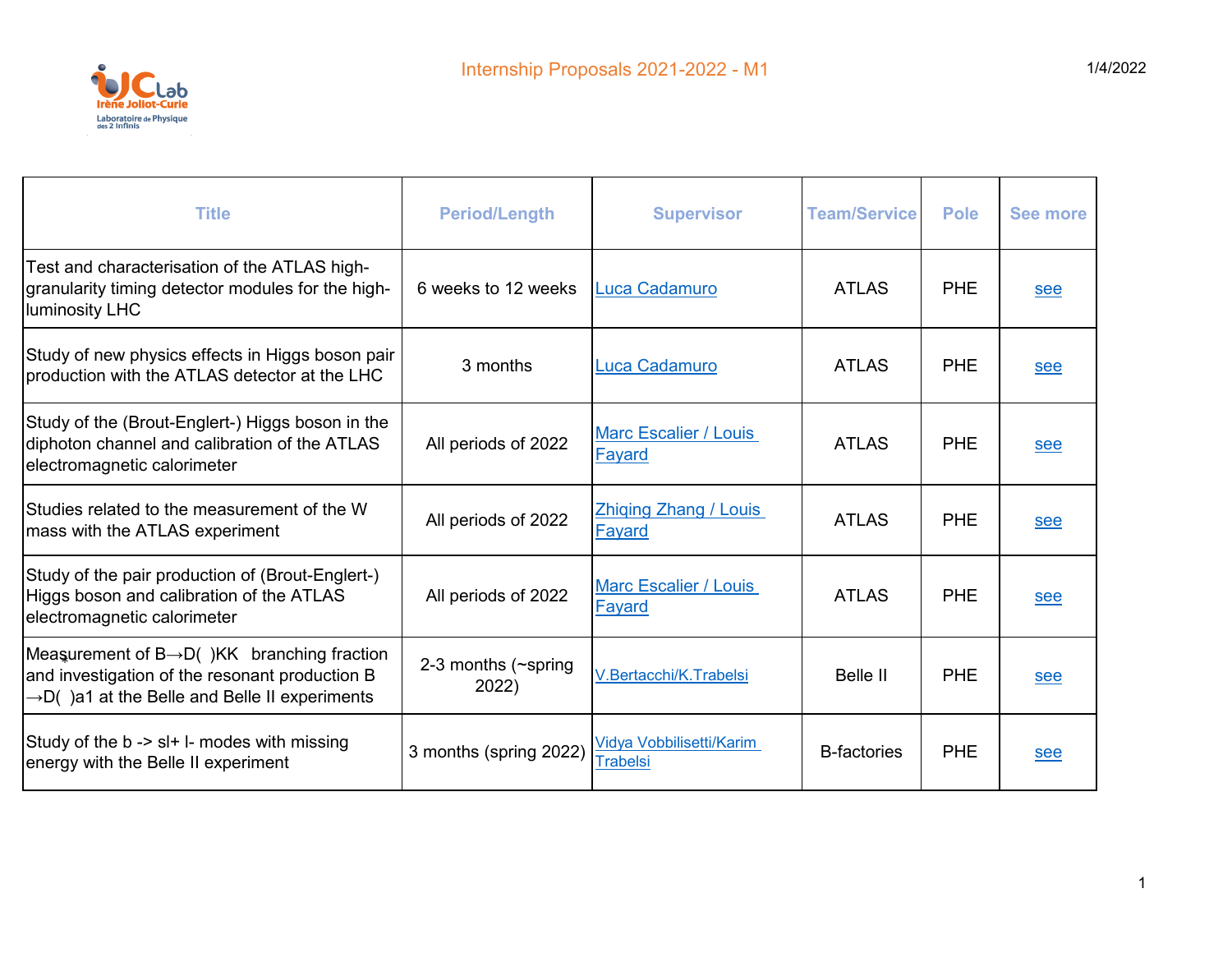

| <b>Title</b>                                                                                                              | <b>Period/Length</b>                                          | <b>Supervisor</b>       | <b>Team/Service</b> | <b>Pole</b>                    | See more |
|---------------------------------------------------------------------------------------------------------------------------|---------------------------------------------------------------|-------------------------|---------------------|--------------------------------|----------|
| Derivation of mean field potentials in nuclear<br>physics and possible extension to relativistic<br>case<br><b>Closed</b> | At least 6 weeks<br>(between April and<br><b>August 2022)</b> | <b>Mercier Florian</b>  | PhyNet              | <b>Nuclear</b><br>Phys./theory | see      |
| Synthesis and characterisation of uranium<br>carbide pellets<br><b>Closed</b>                                             | (march to june) / 4<br>month                                  | <b>Julien Guillot</b>   | <b>FIIRST</b>       | <b>Nuclear</b><br>Phys.        | see      |
| Two-species bosonic universal mixtures<br><b>Closed</b>                                                                   | From 6 weeks to 3<br>months - (Dates to be<br>agreed)         | <b>Lorenzo Contessi</b> |                     | <b>Nuclear</b><br>Phys./theory | see      |